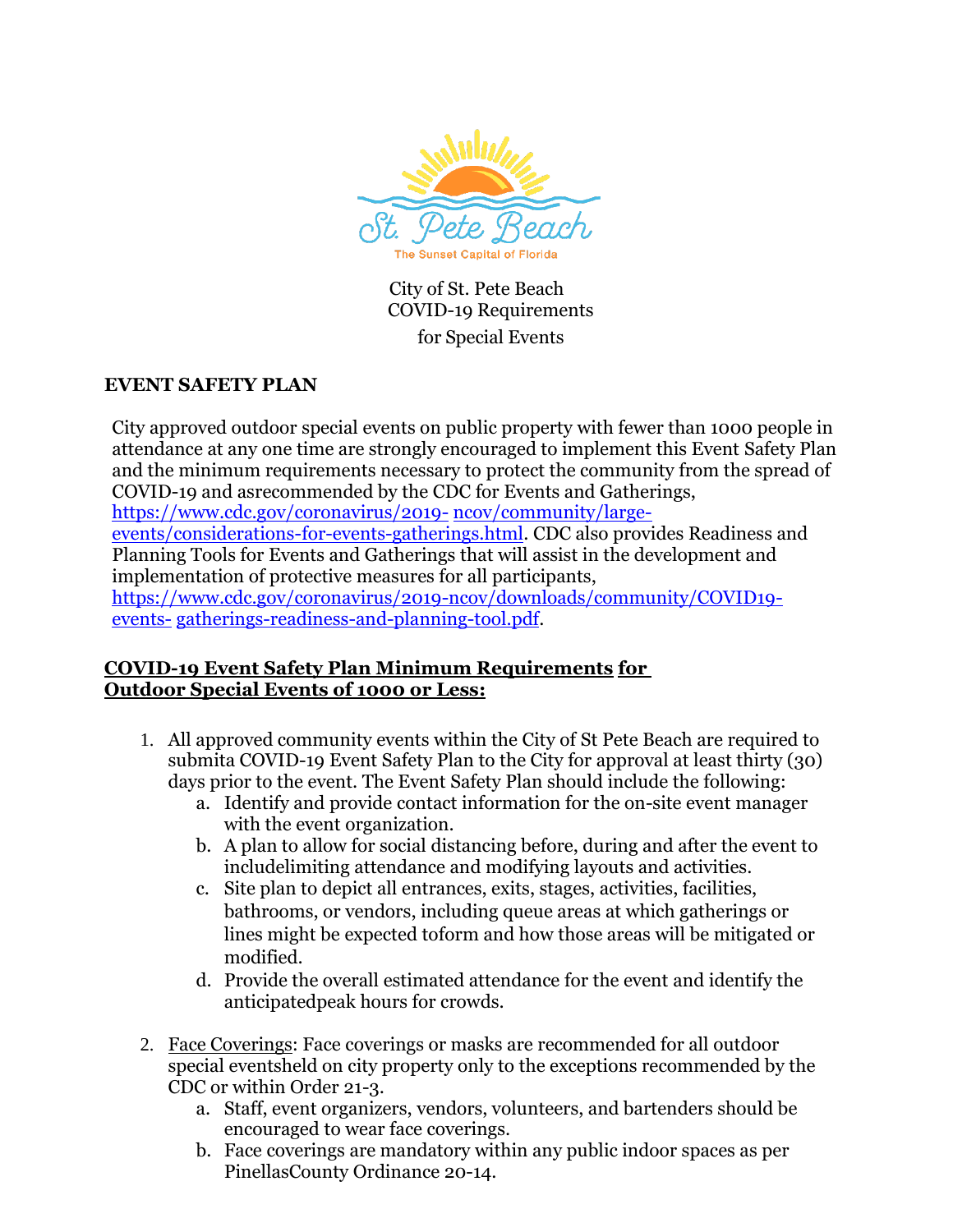- 3. Social Distancing: Social distancing measures must be maintained at
	- a. Participants must maintain at least six feet distance from others outside of a participant's household or immediate family.
	- b. Masks should be worn when social distancing measures are difficult to maintain.
	- c. The use of volunteers is recommended to encourage event participants to socialdistance.
	- d. Signs encouraging social distancing should be placed throughout event area.
- 4. Vendors/Sponsors
	- a. Vendor and sponsor tents are to be spaced six (6') feet apart. No merchandise orequipment is to be setup or sold within the six-foot barrier between tents.
	- b. Vendors are to self-monitor their vendor space to ensure social distancing measures are being adhered to and are responsible for cleaning and sanitizingvendor space and merchandise.
	- c. Non-Food vendors are encouraged to wear masks when interacting with publicwithin vendor space
	- d. Open-air tents or vendor spaces are preferred. For all enclosed vendor spaces,social distancing measures should be adhered to by limiting the number of customers at one time within the enclosed tent or vendor space.
	- e. Food vendor services shall require staff to wear face coverings when serving orpreparing food
	- f. Food vendors shall install plastic shields or barriers between food service and customers and only pre-packaged condiments should be utilized at vendor space.
	- g. Food concessions are to be inspected by the Department of ProfessionalRegulations prior to the opening of food service
	- h. Consider bottled and canned beverages instead of fountain or draft drinks
	- i. No food or merchandise samples or sampling is permitted within vendor space
	- j. Hand sanitizer should be provided in all vendor spaces
- 5. Restroom Facilities, Sanitation and Disinfection Plan
	- a. Provide hand sanitizing stations, and at a minimum hand sanitizer, throughout theevent
	- b. If required to provide additional restroom facilities such as port-o-lets or restroomtrailers, a sanitizing and cleaning plan will be required.
	- c. Ensure that all frequently touched objects and surfaces will be cleaned anddisinfected on an ongoing basis.
	- d. A regular cleaning routine should be in place for all other areas within the eventespecially restroom facilities.
	- e. Describe the method to provide sanitization information to attendees which mustat a minimum include advice to wash hands with soap and water or use hand sanitizer upon entering an event, and to frequently wash hands with soap and water or use hand sanitizer during the event.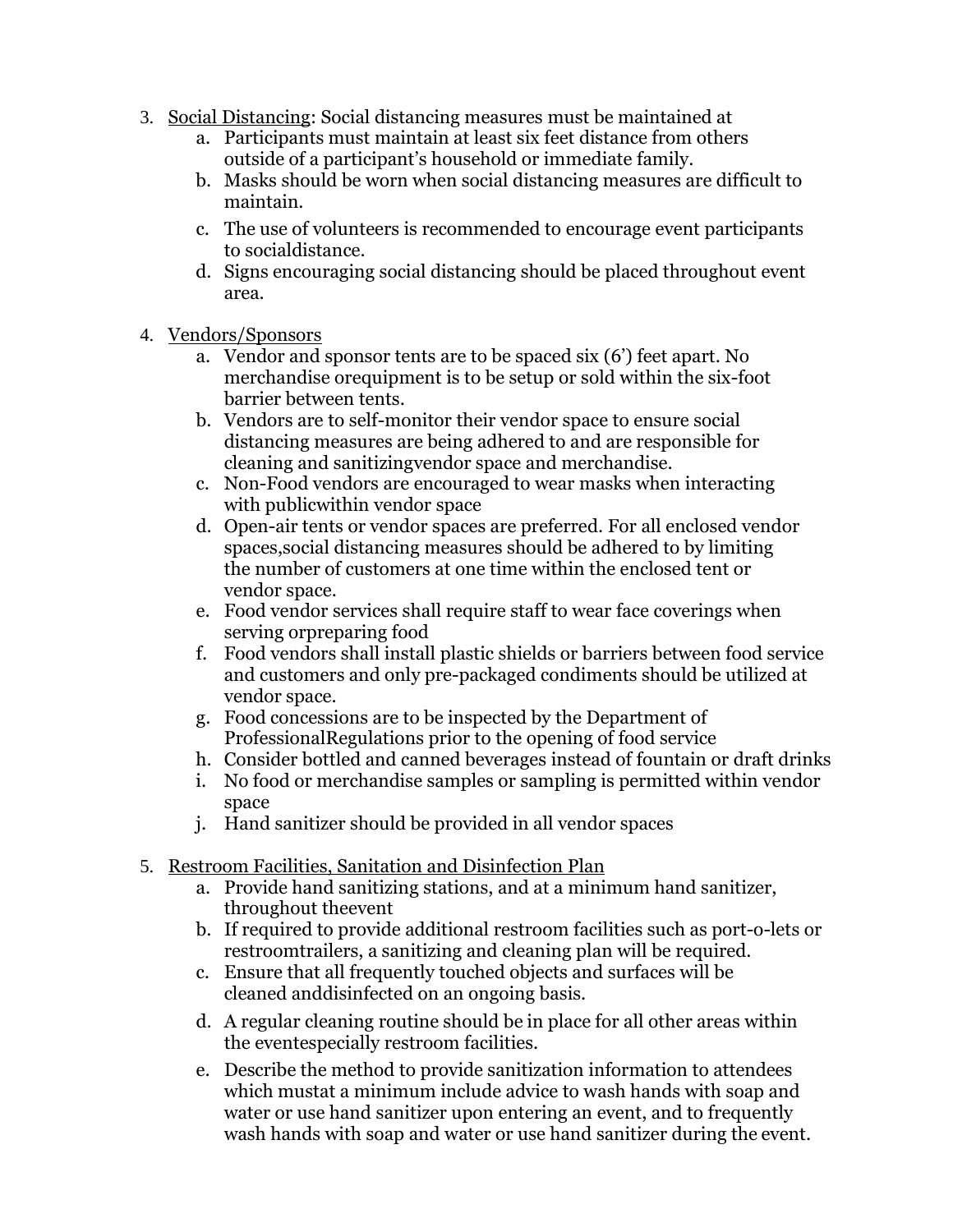- 6. Enforcement of Requirements.
	- a. Identify the contact person at the event who is responsible for monitoring the event and ensuring procedures and measures identified in the COVID-19 EventSafety Plan are implemented and followed during the event. Provide contact information for this person to include cell phone number and email address.
	- b. Describe measures you will implement to ensure that all businesses/organizations/suppliers/vendors involved in your event are aware ofand will comply the Event Safety Plan.
	- c. In the event that the event organizers and attendees do not comply with the approved Event Safety Plan or the City has identified a safety concern, the City Manager or their designee or the Fire Marshall or Law Enforcement may require the event to immediately close and cease.
- 7. Promote Cashless Payments for all operations including but not limited to vendors, bars,event t-shirt sales and parking. However, if cash is exchanged, require those handling cash to wash hands with soap and water, or use hand sanitizer after handling money. Sanitize any pens, credit card machines or hard surfaces between each use.
- 8. Communication of Requirements
	- a. All event publications/advertisements, websites and social media should includethe event's COVID-19 plan and social distancing measures
	- b. Social distancing and/or masks signs should be posted throughout event area andat designated entry ways.
- 9. Sickness
	- a. Require all staff and attendees who feel ill or display COVID-19 like symptomsto stay home
	- b. Require all staff to maintain good personal hygiene and enforce regular handwashing/sanitizing
	- c. Recommend that all staff, vendors, volunteers, etc. be screened for fever/COVIDsymptoms before reporting to event location
	- d. Provide a first aid tent and identify a specific person whom staff and attendeesshould report if they become unwell during the event.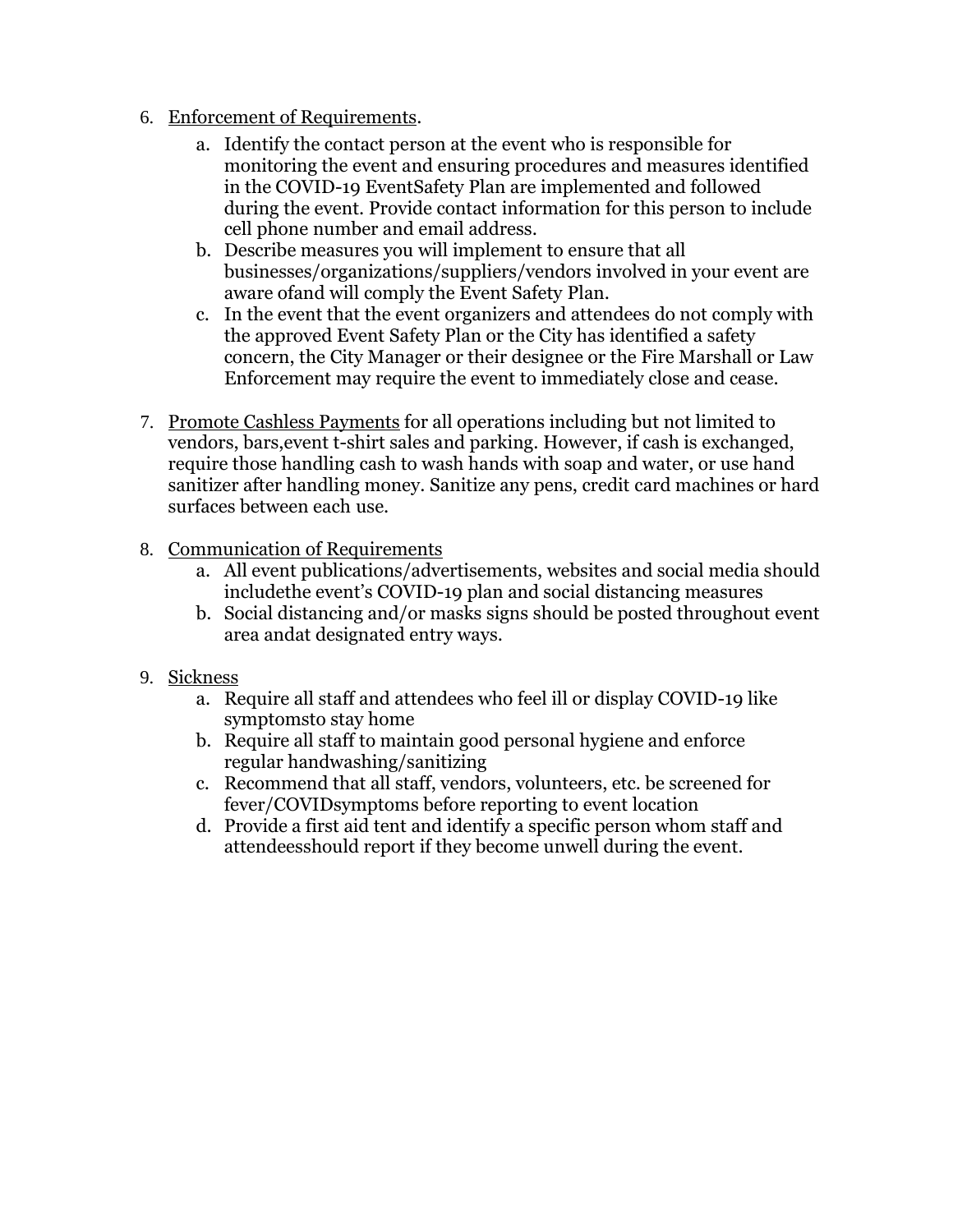### **COVID-19 Event Safety Plan Minimum Requirements for Outdoor Special Events of 1000 or More:**

# EMERGENCY ORDER No. 21-3 OF THE OFFICIAL AUTHORITY OF THE COUNTY OF PINELLAS PURSUANT TO RESOLUTION NO. 20-16, AS EXTENDED

### **COVID-19 Requirements for Outdoor Large-Scale Special Events**

Large Scale Special Events, as further defined and described below, within the County are prohibited unless they fully comply with the following procedures and requirements:

## **Section 1. INTENT:**

**The requirements of this Order are supplemental requirements to the Pinellas County Face Coverings Ordinance (Ordinance 20-14) and are intended to apply to Large Scale Special Events. To the extent that there is inconsistency with Ordinance 20-14, the provisions of this Order will govern. For events held completely indoors, the provisions of Ordinance 20-14 continue to apply.**

**These requirements are intended to** help protect the community from the spread of COVID-19 from contagions being spread at Large-Scale Special Events. While these requirements should not be interpreted as meaning that full compliance with these restrictions will completely prevent any risk of exposure to COVID-19, the requirements reflected here, based on the guidance from the CDC and other public health officials, should mitigate the spread of COVID-19 from these types of events as compared to similar types of events not required to follow these requirements.

Large events create substantial risk of exacerbating transmission of this deadly disease. These standards should not be interpreted as suggesting that the County recommends hosting or attending large events during this pandemic. Large-scale special events should be postponed to reduce the spread of the virus. Organizers hosting these types of events must do so only pursuant to an approved COVID-19 Event Safety Plan. Nothing herein should be construed to prohibit any city from having additional or more restrictive COVID-19 mitigation requirements.

Outdoor events or with fewer than 1000 people in attendance at any one time are strongly encouraged to consider implementing social distancing, face covering and sanitation measures as recommended by the CDC [https://www.cdc.gov/coronavirus/2019](https://www.cdc.gov/coronavirus/2019-ncov/community/large-events/considerations-) [ncov/community/large-events/considerations-](https://www.cdc.gov/coronavirus/2019-ncov/community/large-events/considerations-) for-events-gatherings.html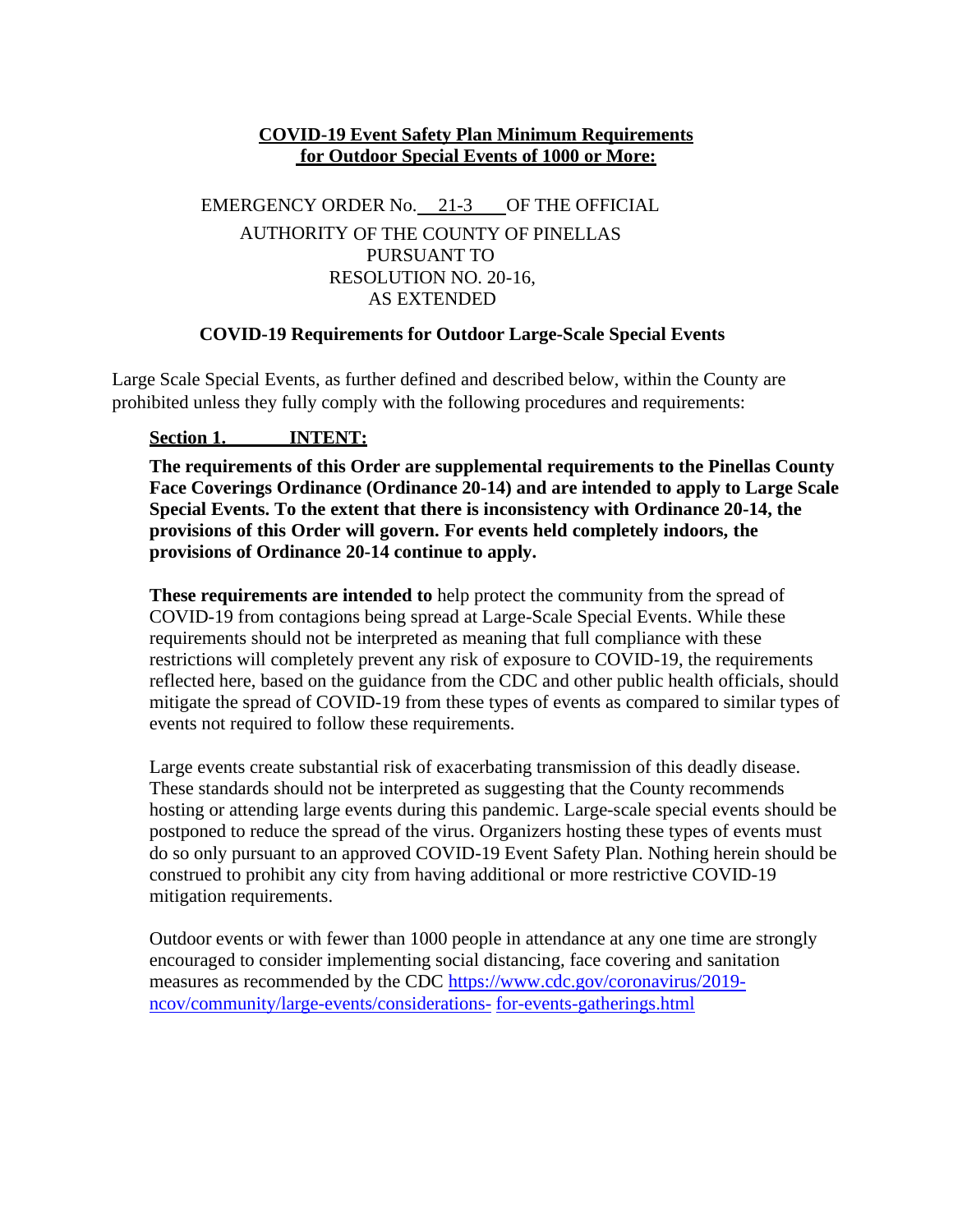#### **Section 2. DEFINITIONS:**

"CDC Guidelines" means the guidance from the U.S. Centers for Disease Control and Prevention that is available at<https://www.cdc.gov/coronavirus/2019-> nCoV/index.html, as may be updated from time to time, and any guidance or subpages on that site.

"Large-Scale Special Event" or "LSSE" means an outdoor (in whole or in part) one- time or infrequently occurring opportunity for a leisure, social, cultural or other experience outside the normal range of choices or beyond everyday experience, or which is outside normal day to day programs or activities of the sponsoring or organizing body that has more than 1000 people in attendance at any one time.

Events held only annually or semi-annually are not day to day programs or activities and may be an LSSE depending on the size of the event.

"Social Distancing" means staying at least 6 feet away (in all directions) from any person from outside your household or immediate family.

"Staff" means all performers, vendors, organizers, employees, volunteers, contractors, subcontractors, and workers of any kind.

### **Section 3. REQUIREMENTS**:

All Large-Scale Special Events may not be held without compliance with the following requirements:

### **1) Prepare and Follow an Approved COVID-19 Event Safety Plan.**

- a) For LSSEs within a city, the city must require a COVID-19 Event Safety Plan that conforms to the requirements of this Order and provide the city approved COVID-19 Event Safety Plan to the Pinellas County Administrator prior to, or in conjunction with the issuing of a permit or approval.
- b) No city permit or approval for a LSSE may be issued without the approved COVID-19 Event Safety Plan.
- c) For LSSEs within unincorporated Pinellas County, the event organizer must submit a COVID-19 Event Safety Plan and receive formal written approval from the Pinellas County Administrator prior to holding the event.
- **2) COVID-19 Event Safety Plan minimum requirements**. At a minimum, the plan must outline the steps that will be taken to mitigate the spread of COVID-19, including, but not limited to:
	- a) **Face coverings are mandatory.** Face coverings (also known as "face masks") must be worn by all persons in attendance at an LSSE subject only to the exceptions permitted within this Order. Persons in attendance includes, in addition to those admitted, whether for free or for consideration, to avail themselves of the event, all Staff. Describe how the requirement for mandatory face coverings will be communicated to Staff and attendees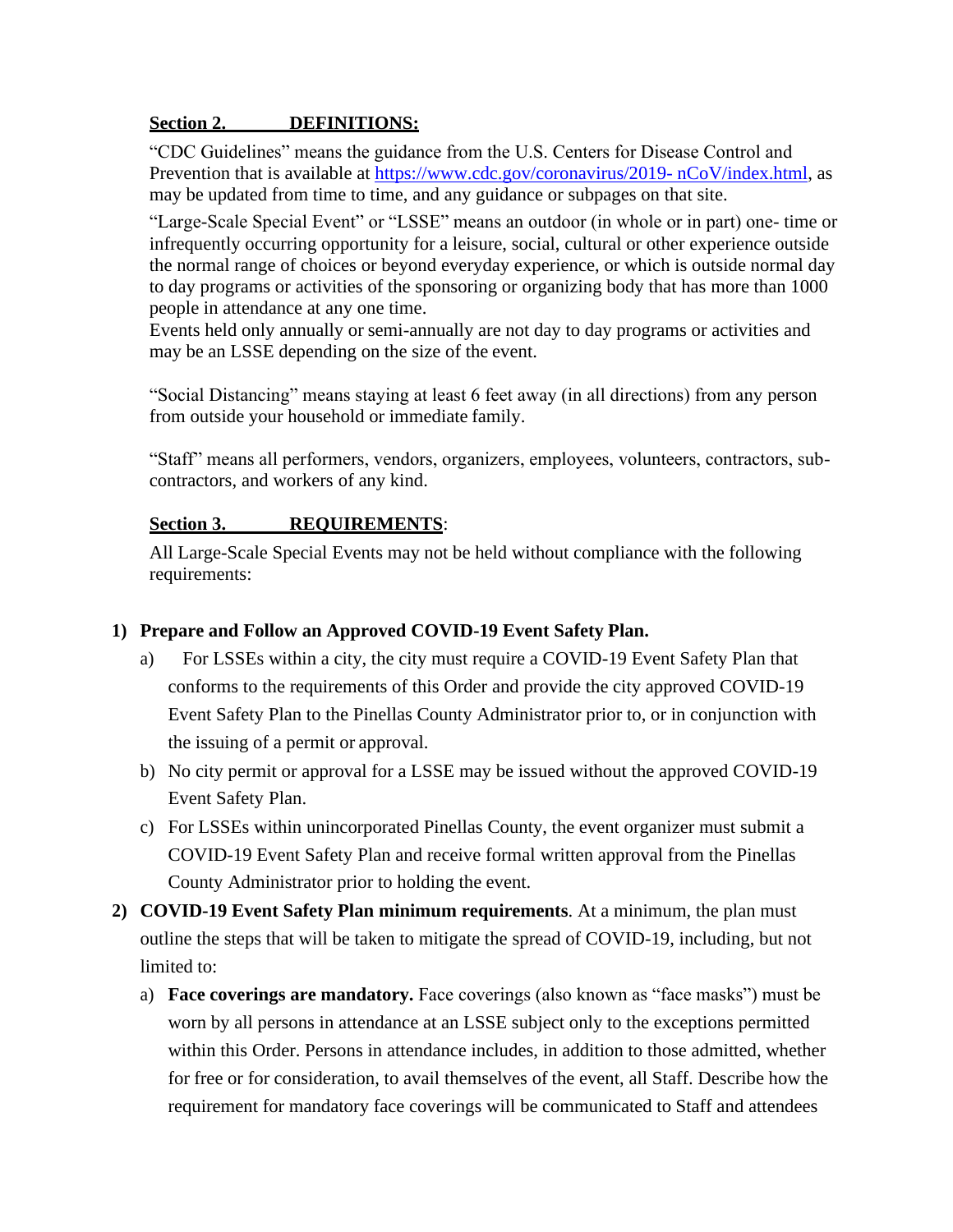and consistently reinforced.

- b) **Social Distancing.** Social Distancing must be maintained to the greatest extent practicable at all times. Describe what steps will be taken to ensure social distancing.
	- **i) Limitation on Number of Attendees.**
		- (1) No more attendees than may Socially Distance within the area of the LSSE may be allowed into the event. Establish a cap on attendees to meet Social Distancing requirements and describe how this will be managed to maintain the event within this limit. (i.e. the maximum number of people allowed at the event at any one time divided by total useable area in sq. ft., that allows for social distancing). Organizers should continue to assess, based on current conditions, whether to postpone, cancel, or significantly reduce the number of attendees for LSSEs.
		- (2) Provide a site map with dimensions that allows for the ability to determine:
			- (a) Total event area square footage;
			- (b) Location and dimensions of all entrances, exits, booths, stages, activities, facilities, bathrooms, or vendors will be, including queue areas at which gatherings or lines might be expected to form.
	- ii) **Ingress/Egress, Access Control, and Line Queuing**.
		- (1) Describe how activities, including arrival and departure from the event, will be managed in compliance with the face covering and social distancing measures.
		- (2) Where distancing of at least 6 feet cannot be maintained between people physical barriers should be used to help reduce the risk of transmission. Show any such barriers on the site map.
		- (3) Describe strategies to address the following requirements:
			- (a) Establish separate entry and exit points. Describe how there has been considered and implemented width to allow for free movement, queue markings, and provision of handwashing and sanitizing stations.
			- (b) Minimize queuing. Encourage pre-purchase of tickets and ensure sufficient ticket sellers and food, beverage or goods vendors to prevent long lines for which adequate room for queuing in the space available may be accomplished while maintaining Social Distancing.
- c) **Screening and Sick Persons.** No person displaying COVID-19 symptoms (such as fever, cough or shortness of breath, sore throat or tiredness) should attend the event. Event organizers are required to screen Staff and attendees for COVID-19 symptoms prior to or before entering the event.
	- i) Describe how you will advise Staff and attendees who are displaying COVID- 19 symptoms (such as fever, cough or shortness of breath, sore throat or tiredness) not to attend the event. Will refunds for non-attendance to encourage the unwell to stay home be offered?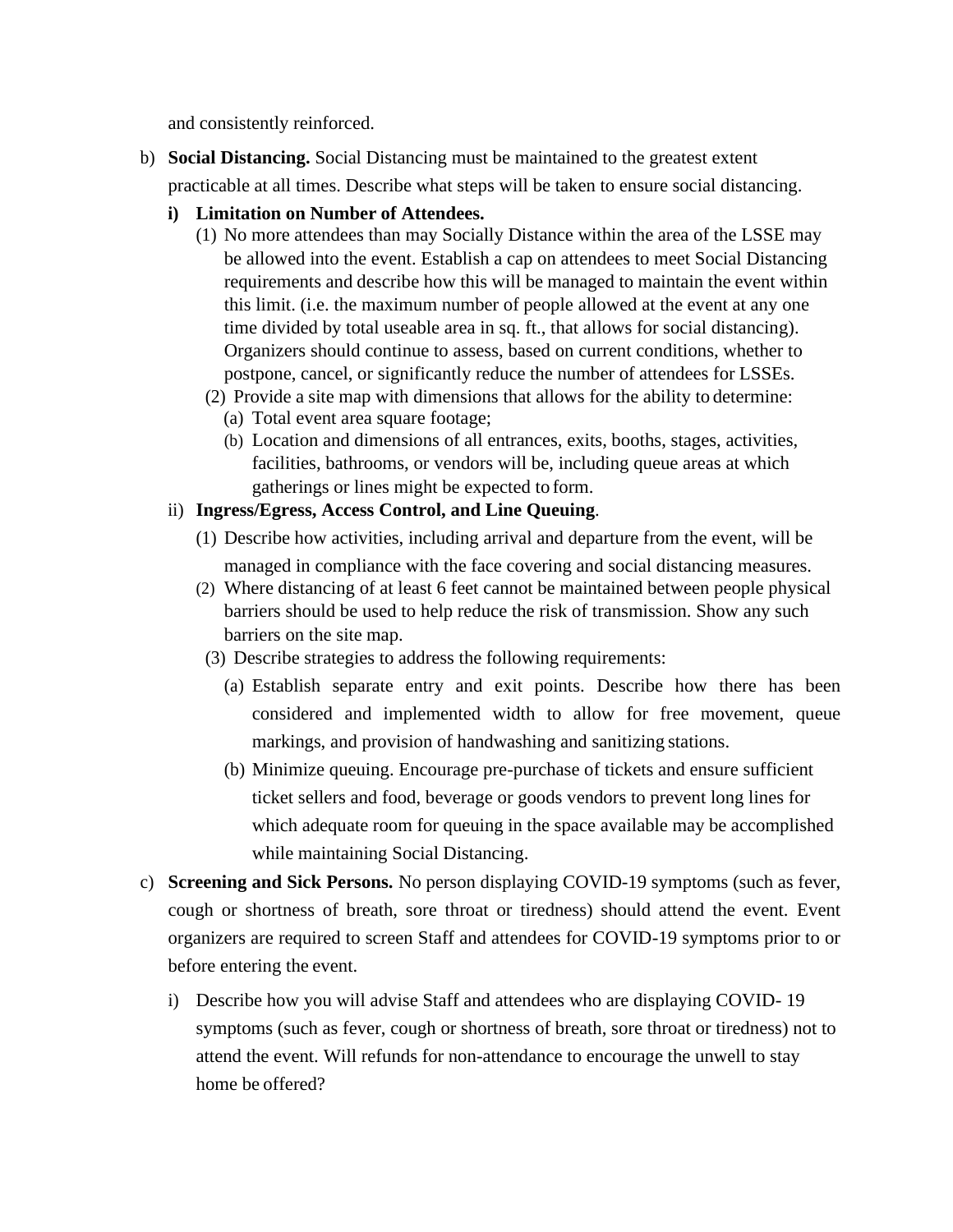- ii) Identify a specific person or office to whom Staff and attendees should report if they become unwell during the event.
- iii) Describe what protocol will be taken in the event that anyone appears at the event displaying COVID-19 symptoms.

#### **d) Signage and Communication of Requirements.**

- i) Signs must be posted, at a minimum, be at all entry points and the entrances to all bathroom facilities that reflect the requirements for mandatory face masks, social distancing, and advising those that are sick to stay home. Signs must be not smaller than 11" x 17".
- ii) Describe or provide any additional signage to be placed throughout the event that discourages attendees from gathering in any one area of the event and encourages attendees to remain at least 6 feet from others when moving through the event.
- iii) Describe how you will ensure communication with Staff and attendees to ensure Staff and attendees know what their responsibilities are.
- iv) Describe how the event will promote these measures and requirements when advertising the event or ticket sales.

#### e) **Sanitation and Disinfection Requirements**.

- i) Sanitation and Disinfection Plan. Describe your process and schedule to ensure that all frequently touched objects and surfaces will be cleaned and disinfected on an ongoing basis. At a minimum the sanitization and disinfection plan must provide for:
	- (1) Frequently during the event provide for cleaning and disinfection of high touch surfaces such as door handles, handrails and counters and shared facilities, including bathrooms.
	- (2) A regular cleaning routine should be in place for all other areas within the event. Refer to the CDC Guidance for Cleaning and Disinfecting <https://www.cdc.gov/coronavirus/2019-ncov/community/disinfecting-> buildingfacility.html?CDC\_AA\_refVal=https%3A%2F%2Fwww.cdc.gov%2Fcorona virus%2F2019-ncov%2Fcommunity%2Fcleaning-disinfecting-decisiontool.html.
	- (3) Identify what Staff is responsible for this cleaning and disinfection.
	- (4) Identify what sanitation supplies will be provided, where and how frequently they will be replenished.
- ii) Describe how you will provide training on sanitation practices to Staff and ensure they have access to sufficient supplies to accomplish the sanitization and disinfection plan. At a minimum Staff must know and be trained to:
	- (1) Frequently wash hands with soap and water e.g. after going to the bathroom, after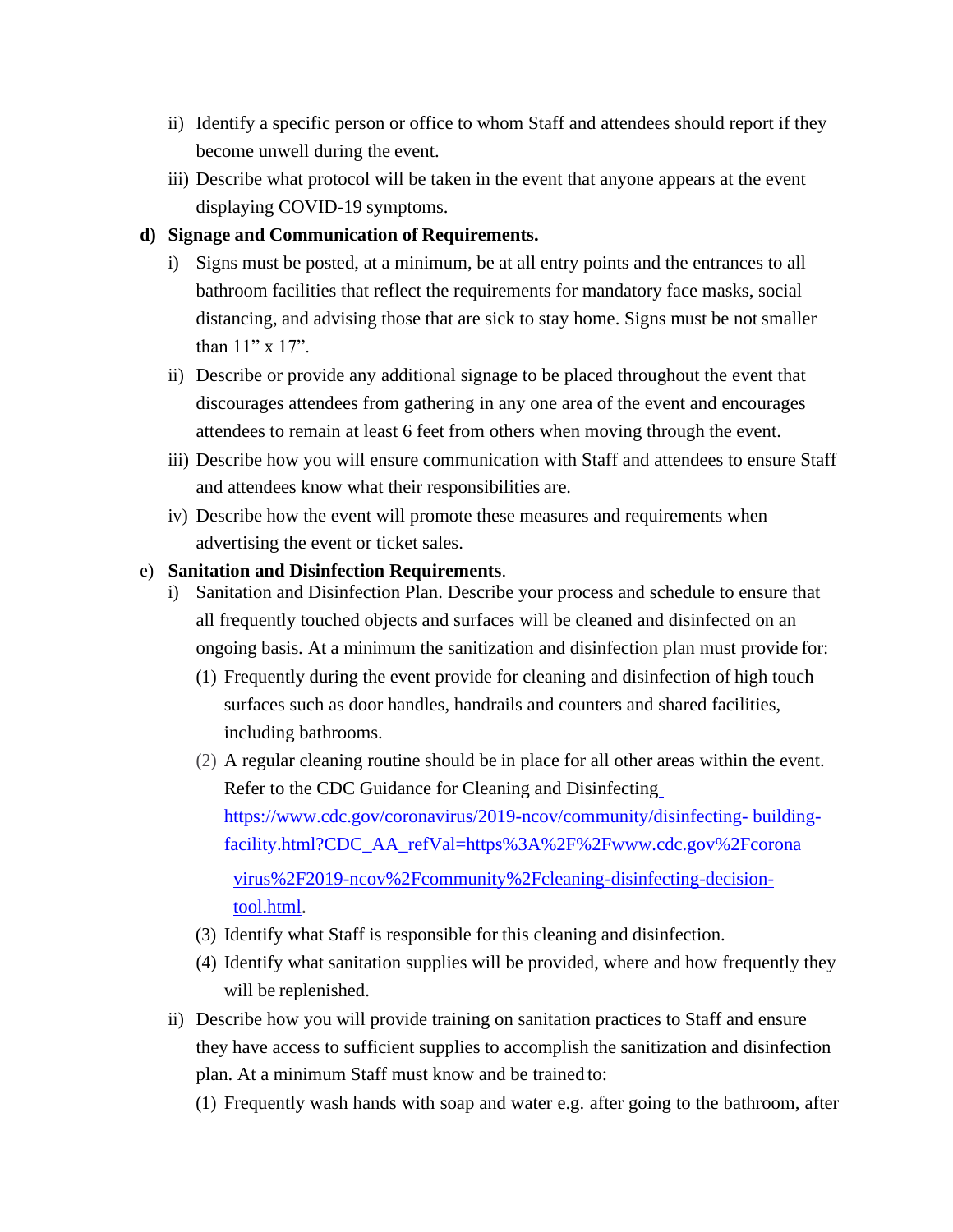handling money, before and after eating and after touching face or hair.

- (2) Avoid touching eyes, mouth and nose.
- (3) Wash hands with soap and water or use a hand sanitizer at thebeginning of their shift and before commencing a new activity.
- (4) Not attend work if they are not feeling well.
- iii) Describe how you will provide sanitization information to attendees which must at a minimum include advice to wash hands with soap and water or use hand sanitizer upon entering an event, and to frequently wash hands with soap and water or use hand sanitizer during the event.
- iv) Describe payment options to be utilized during the event for ticketing, vendors, or activities. Promote cashless payments. However, if cash is exchanged, require those handling cash to wash hands with soap and water, or use hand sanitizer after handling money. Sanitize any pens, or hard surfaces between each use.

#### f) **Enforcement of Requirements**.

- i) Develop and describe clearly defined protocols to ensure adherence to Social Distancing, face covering and sanitation measures by all Staff and attendees. What steps will be taken should someone not comply?
- ii) Identify the person at the event who is responsible for monitoring the event and ensuring procedures and measures identified in the COVID-19 Event Safety Plan are implemented and followed during the event. This person is designated as the COVID-19 Event Safety Plan Manager. Provide contact information (phone number and/or email address) at which the COVID-19 Event Safety Plan Manager may be reached at all times within 15 minutes during the LSSE and for the two hours before the event. Describe the staffing plan that will ensure that there will be sufficient Staff to monitor and ensure compliance with an approved COVID-19 Event Safety Plan.
- iii) Describe measures you will implement to ensure that all businesses/organizations/suppliers/vendors involved in your event are aware of and will comply with Social Distancing, face covering, and sanitation measures. At a minimum this must include a signed statement of commitment from all contractors and sub-contractors that they are governed by and will comply with your COVID-19 Event Safety Plan.

#### **SECTION 4. APPLICABILITY:**

This Order applies to all incorporated and unincorporated areas within Pinellas County. This Order serves as a minimum requirement and the municipalities within Pinellas County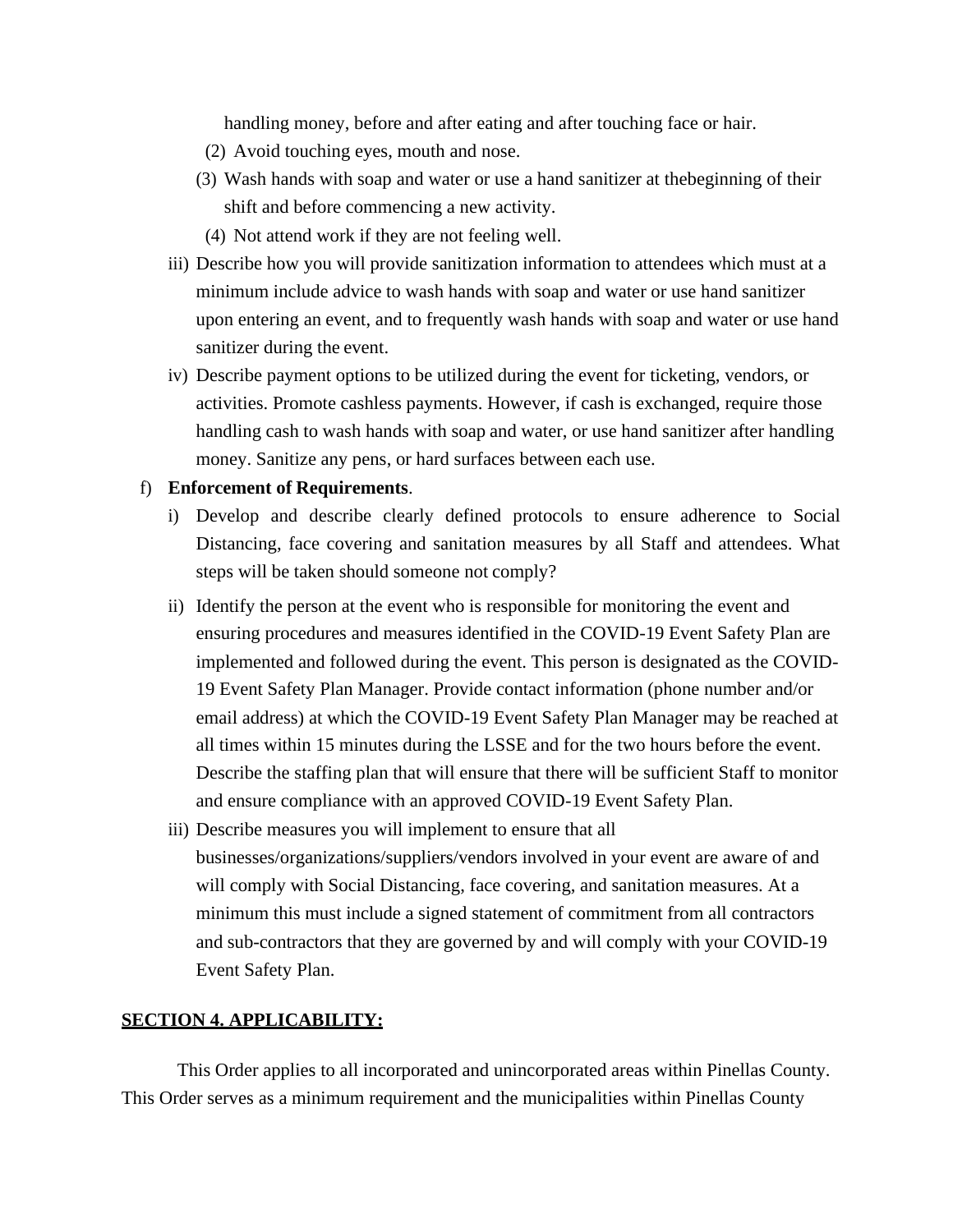may establish more stringent standards within their jurisdictions to the extent permitted by law.

Any provision(s) within this Order that (i) conflict(s) with any state or federal law or constitutional provision, or (ii) conflict(s) with or are superseded by a current or subsequentlyissued Executive Order of the Governor or the President of the United States solely to the extent such Executive Order (a) expressly preempts the substance of this Order or (b) imposes stricter closures than set forth herein, shall be deemed inapplicable and deemed to be severed from this Order, with the remainder of the Order remaining intact and in full force and effect.

Nothing in this Order or any Pinellas County Emergency Order applies to a training, competition, event, or game for a professional sports team in accordance with the Governor's Executive Order 20-123.

### **SECTION 5. EXCEPTIONS**:

This Order does not apply to:

- 1. School events that are operated by or under the jurisdiction of the Pinellas County School Board. However, the use of facial coverings and the limitation of gatherings are encouraged. All activities are encouraged to comply with the CDC's "Considerations for Schools," which are available at [https://www.cdc.gov/coronavirus/2019](https://www.cdc.gov/coronavirus/2019-ncov/community/schools-) [ncov/community/schools-](https://www.cdc.gov/coronavirus/2019-ncov/community/schools-) childcare/schools.html
- 2. Public Health events such as mass immunizations or virus testing. These events should comply with all applicable CDC Guidelines.
- 3. Religious rituals where Social Distancing is otherwise maintained at all times except during such times as it would interfere with an integral part of theritual

This Order does not require compliance with the requirement to wear a face covering while attending a LSSE for the following:

- 1. Children under the age of 2.
- 2. When actively eating or drinking while stationary or seated and maintaining Social Distancing.
- 3. Persons exercising while maintaining Social Distancing.
- 4. In any manner that would conflict with the Americans with Disabilities Act (ADA).

#### **SECTION 6. ENFORCEMENT BY AUTHORITIES:**

1. Any person at any gathering in violation of the limitations in this Order is individually liable for the violation and subject to all applicable civil and criminal penalties. Additionally, the owners, operators, and landlords of residential or commercial property are individually liable for any prohibited gathering that occurs on their property,